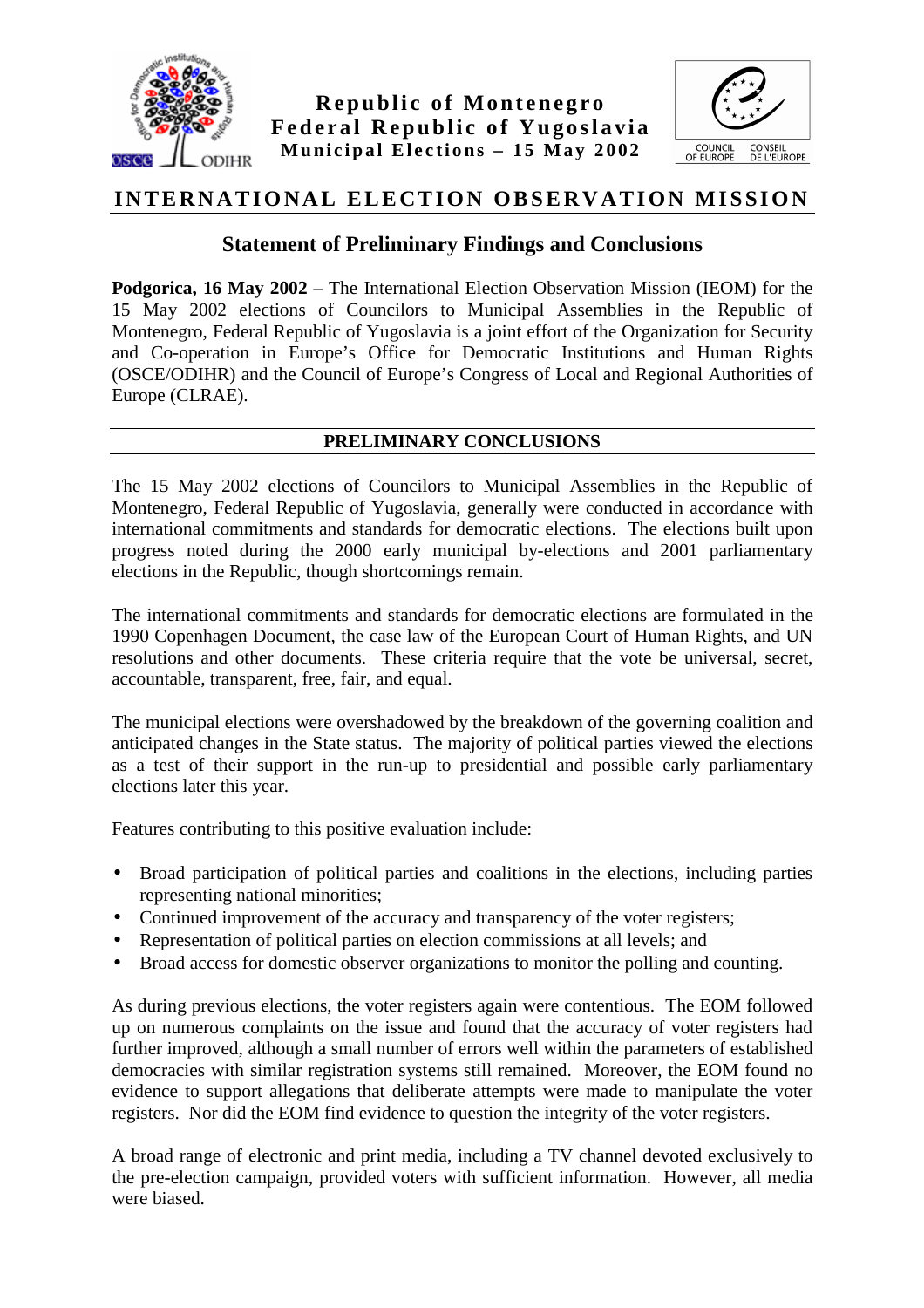While noting the strengths of the electoral framework in Montenegro, other shortcomings remain, including:

- Control of electoral mandates by political parties and coalitions;
- Lack of uniformity in the administration of the elections resulting from a passive role adopted by the Republic Election Commission;
- Blurring of State and political party functions;
- Violation of the campaign silence period by the print media; and
- Isolated incidents of violence.

On election day, the voting and counting processes were carried out largely in accordance with the legal and procedural requirements and in a calm atmosphere. The 70% turnout was a strong indication of high voter interest. The few shortcomings noted on election day involved isolated incidents of violence and insufficient attention to the secrecy of the vote.

The OSCE/ODIHR and the CLRAE are prepared to assist the authorities and civil society of Montenegro to overcome the remaining challenges and to build on the progress already accomplished in previous elections.

# **PRELIMINARY FINDINGS**

#### **Background**

The 15 May 2002 municipal elections in 19 of the 21 municipalities of the Republic of Montenegro/ Federal Republic of Yugoslavia (FRY) took place in a dynamic political environment. Elections did not take place in Podgorica and Herceg Novi where early municipal elections were held in 2000. The breakdown of the governing coalition brought on by impending changes in State status shaped the context of the elections. Another factor was the adoption by the FRY Parliament of the Law on Co-operation with the International Criminal Tribunal for Yugoslavia (ICTY).

On 14 March 2002, Montenegrin, Serbian, and federal officials with European Union mediation signed the Belgrade Agreement proposing to restructure relations between Serbia and Montenegro, to adopt a new Constitutional Charter, and to replace the FRY with "Serbia and Montenegro". The Belgrade Agreement effectively ended plans for holding a referendum on the independence of Montenegro in the immediate future, significantly impacting the political landscape in the Republic.

In April 2002, the Liberal Alliance of Montenegro (LSCG) and the Social Democratic Party (SDP) withdrew support for the Government headed by the Democratic Party of Socialists (DPS) of President Milo Djukanovic. The SDP and the Liberal Alliance interpreted the Belgrade Agreement as failure by the DPS to fulfil its election promise to hold a referendum. On 19 April, the Prime Minister returned his mandate to the President, but later informed that he did not resign. The prolonged debate surrounding the return of the mandate provoked speculation in the media about the possibility of early parliamentary elections.

The main opposition party, the Socialist People's Party (SNP) came under criticism for finally agreeing to support in the Federal Parliament the Law on Co-operation with the ICTY. Thus, with republican presidential elections scheduled for the fall and speculations about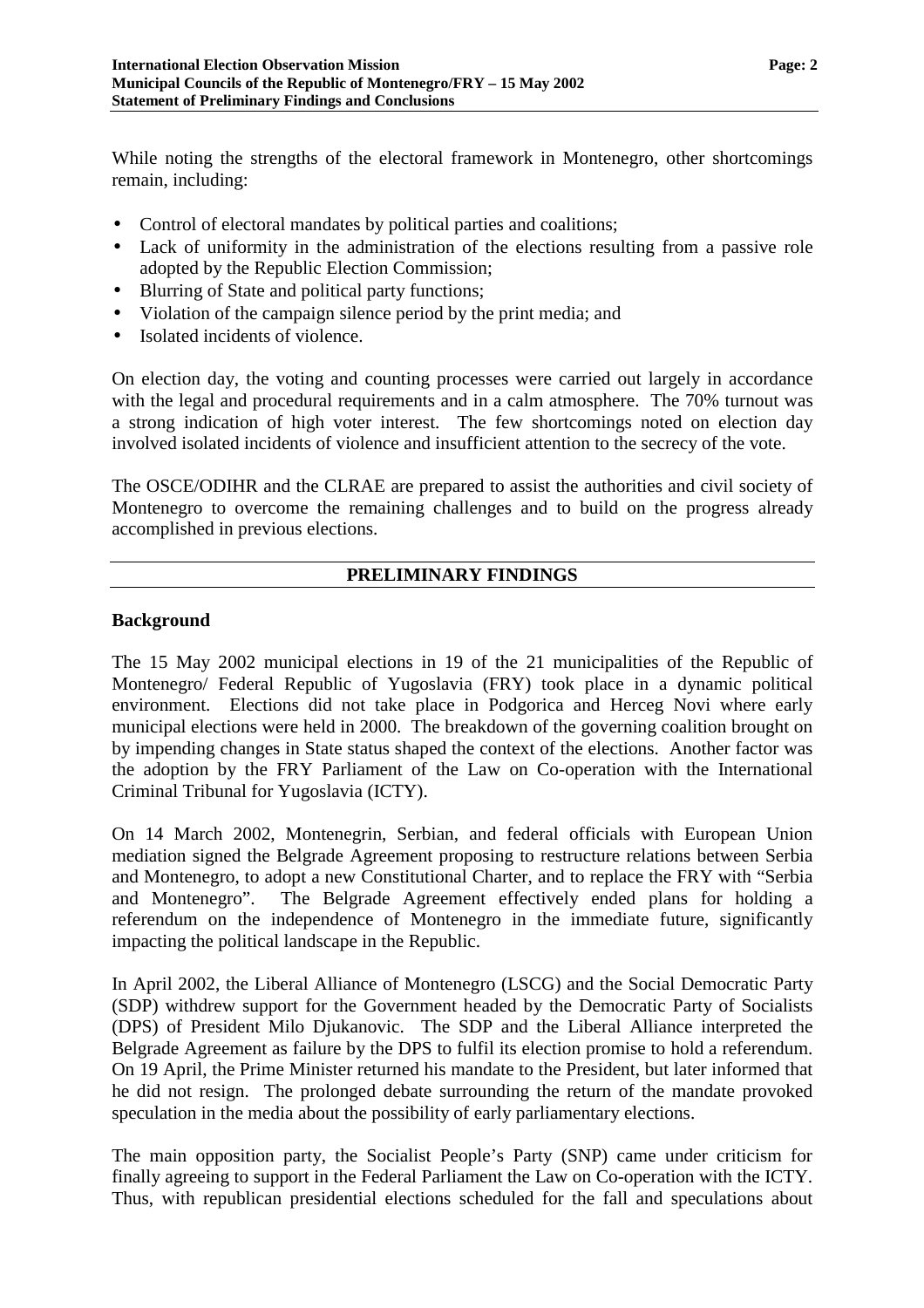early parliamentary elections, the local elections provided insight into the level of support enjoyed by parties.

# **Legislative Framework**

The legislative framework for the municipal elections, consisting of the Constitution, the Law on the Election of Councilors and Representatives (hereinafter the "Election Law"), the Law on the Voters' Register, and other laws, provides an adequate basis for democratic elections. However, two features of the system of distribution and control of electoral mandates are not conducive to the development of democratic institutions.

First, the election law provides that only one half of the seats won by a party or coalition is allotted to its candidates according to the order of the candidates on the electoral list. Other candidates on the list fill the second half of the seats at the discretion of the party or coalition. Thus, voters do not necessarily know which candidates they are electing. Second, the electoral mandate belongs to the party and not to the elected councilor. In the event an elected councilor ceases to be a member of a party, the party has the right to strip the mandate from the individual and assign it to another candidate on its electoral list.

The OSCE/ODIHR and the Council of Europe repeatedly have brought these issues to the attention of the authorities and the political parties in Montenegro for revision, including after the 2000 and 2001 elections, but to no avail.

### **Election Administration**

A three-tiered election administration in Montenegro includes the Republican Election Commission (REC), the Municipal Election Commissions (MEC), and the Polling Boards (PB). Political parties were represented at all levels. Although some parties criticized the dominance of polling board presidencies by the DPS in several municipalities, all parties gave general support for the work of the commissions.

While the Election Law requires the REC "to coordinate and supervise" the elections, the REC interpreted its role primarily as an appellate body for decisions of MECs. In addition, the REC did not have the mandate to issue binding instructionsand undertook a limited number of other tasks such as accreditation of observers and organization of prison voting. This resulted in a lack of uniformity, in particular in the supply of ultraviolet lamps, indelible ink, and ballot boxes. Thus, the MECs were responsible for administering these elections.

The prolonged period of holidays between 1 and 6 May adversely affected the preparations for these elections as well.

# **Election Campaign**

Thirty-two parties, some of which joined in 11 coalitions, contested the elections. In addition, one citizens' group registered an electoral list in Budva. The major coalitions included:

- DPS and SDP in 10 municipalities:
- SNP, Serbian People's Party (SNS), and People's Party (NS) in 9 municipalities;
- SNP and SNS in 6 municipalities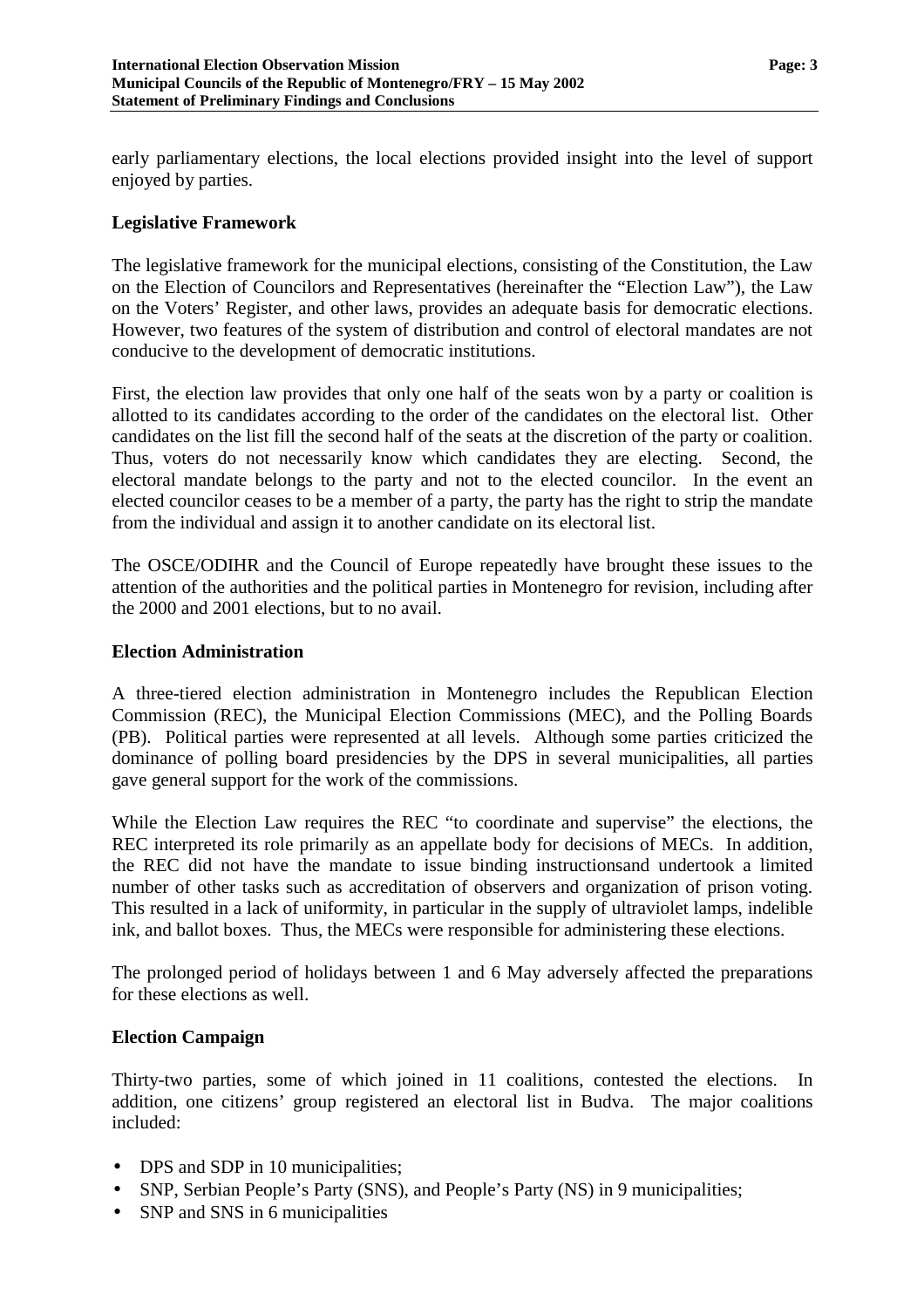• People's Socialist Party (NSS) and Serbian Radical Party (SRS) in all 19 municipalities

The main coalitions during the 2001 parliamentary election, the DPS/SDP and SNP/SNS/NS, competed in five municipalities: Budva, Danilovgrad, Kotor, Niksic, and Tivat. The Liberal Alliance ran alone in 17 municipalities and the NS in nine.

Eleven parties, including three coalitions, representing national minorities participated in the elections. Montenegro has a positive record for the integration of national minorities into the electoral process. While the Albanian and Bosniac minorities have their own parties, both groups also have integrated into other parties, particularly the DPS.

The economy, privatization, social policy, and local issues were important campaign themes. The future status of Montenegro remained topical. Anonymous campaign posters targeting the SNP with reference to the Law on Co-operation with the ICTY appeared in a number of municipalities. However, the campaign was calm and quiet in general. Most parties preferred door-to-door campaigning and small meetings instead of large campaign rallies, although this changed to some extent in a number of municipalities as election day drew near.

Several parties complained about vote buying, intimidation of voters, pressure on employees to vote for certain parties, and abuse of State resources during the campaign. However, the EOM did not receive any evidence documenting these allegations. The EOM is aware of only 6 MEC decisions that were appealed to the REC. The REC did not reverse any MEC decision – 4 of the appeals were rejected as groundless, and 2 did not meet the deadline for submission. Although the REC decisions could be appealed to the Constitutional Court, none was filed.

Some parties claimed that a lack of sufficient funds hampered their ability to campaign. In particular, the Liberal Alliance requested that the REC intervene on its behalf to release municipal campaign funds. The REC declined, indicating that reimbursement of campaign expenditures is the responsibility of the municipalities under Article 7 of the Law on Political Party Financing. Nonetheless, provisions on campaign financing were not applied uniformly.

In Niksic and Budva, violent incidents took place against opposition activists. In Niksic, unidentified individuals attacked NSS/SRS supporters. The perpetrators have not been identified to date. In another incident in Niksic on the eve of elections, the SNP reported an explosion in their local office. The EOM inspected the premises and found little damage. A police investigation is ongoing. In Budva, the nightly "poster war" between supporters of the DPS/SDP and SNP/SNS/NS escalated into violence. The local Office of the Prosecutor opened an investigation into the case.

#### **Participation of Women in the Electoral Process**

The electoral lists submitted by parties and coalitions included 392 women candidates, representing 11.88% of the total. Five women headed electoral lists, and 27.04% of women candidates occupied positions in the top third of lists. Among the parties and coalitions that registered more than 100 candidates, the SDP had the highest number of women candidates with 18.5%. The two main coalitions, DPS/SDP and SNP/SNS/NS, allocated respectively 12.13% and 12.67% of their lists to women.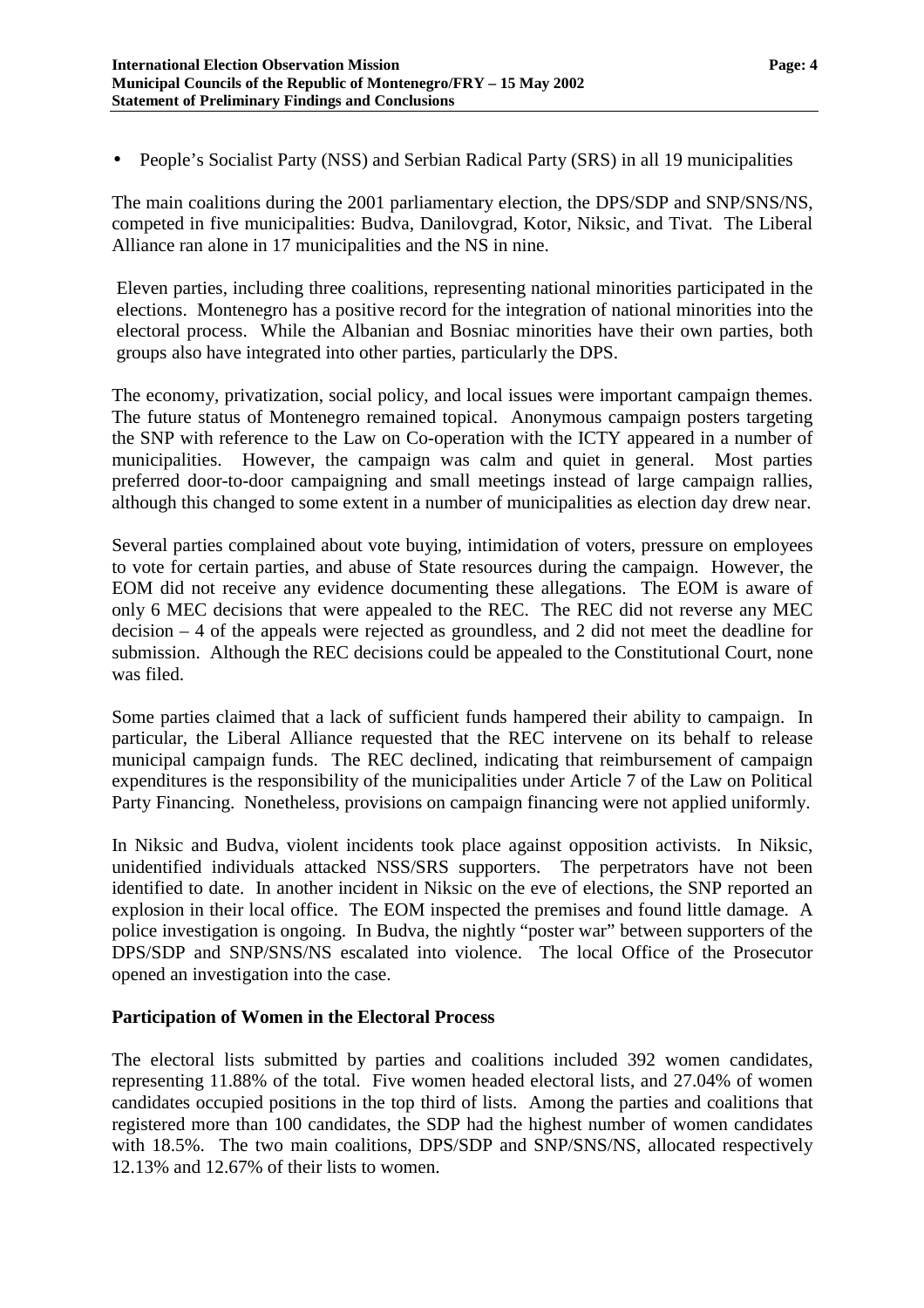Party campaigns and election coverage in the media generally lacked information targeted at women. Awareness of women's right to equal participation in politics remains limited.

# **Voter Registers**

A remarkable level of transparency characterizes the voter registers in Montenegro. The law ensures that all political parties receive both electronic and hard copies of the register at a very early stage of the electoral process, thereby affording them full opportunity to audit the register. The law also allows the parties to inspect the archives of the Ministry of Interior (MI) regarding permanent residence and ID cards. During the pre-election period, the MI provided information about 76,490 individual records to parties. The law also permits citizens to inspect the voter registers, but the practice is not uniform across the Republic. In some municipalities, lists are displayed for inspection in the local community offices (*mjestna zajednica*) and in others at the municipal office.

Only municipal authorities can amend the Municipal Voter Registers (MVR), provided they have paper evidence of changes from the municipal Civil Status Offices (CSO) or the local branches of the MI. In a positive development, in May 2001 the Constitutional Court abolished the right of political parties to request changes to the voter register without the knowledge of subject citizens.

The Secretariat for Development (SD) maintains an electronic Central Voter Register (CVR), a merged compilation of the MVRs from all 21 municipalities. The CVR enables the identification of potential duplicate records in the MVRs. However, the SD cannot change the CVR, and instead is expected to inform other relevant agencies of potential problems for action.

The local branches of the MI register and de-register the permanent residence and address of citizens; issue a unique civil number (JMBG); provide evidence for citizenship based on date of first declared permanent residence in the Republic; and issue ID cards according to permanent residence. Citizens must report changes of permanent residence to the local branches of MI.

The EOM received numerous complaints about the voter registers, investigated these, and found the following:

- A complaint submitted by the LSCG regarding some 42 suspected duplicate records with identical JMBGs was well founded. The same complaint also alleged an additional 615 duplicate records due to identical old ID registration numbers. This part of the complaint was not accurate as only 25 records are likely to be duplicates, and another 25 must be verified for possible but unlikely duplication. In the vast majority of cases, the individuals with suspected duplicate records were in fact different people.
- Another complaint from the LSCG alleged that persons known to be deceased are on the voter registers. However, investigation showed that the individuals named in the complaint were not registered as deceased in the municipal records. The same complaint also provided a list of 137 citizens, mostly from Niksic but also from Berane, whose date of birth is not recorded in the voter register and therefore, the complaint alleged, these individuals are deceased. Investigation showed that these individuals' date-of-birth was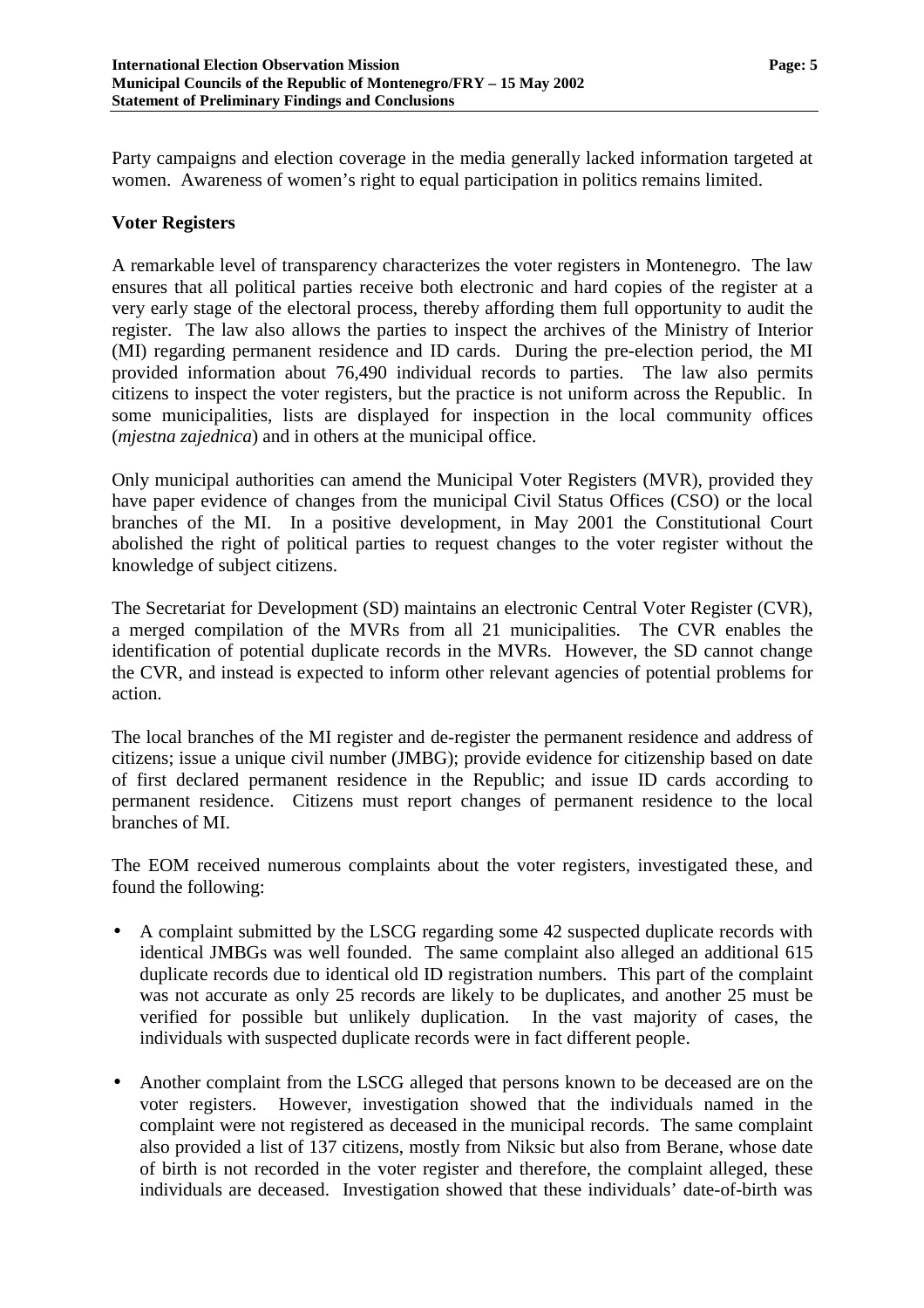omitted in the MVR in error. But without further investigation, this fact alone is not sufficient to conclude that the subject individuals are deceased.

- A number of complaints from SNP concerned the deletion of records from the voter registers in Bijelo Polje, Niksic, and Budva due to missing information at the local MI on citizens' permanent residence. Individuals whose records were deleted for such reasons have appealed and have been reinstated in the voter registers. The EOM received these complaints during the last week of the campaign and is still investigating the allegation.
- Another complaint from the SNP dating back to 2001 related to an allegation that 613 names were deleted from the voter registers in Podgorica. While the SNP made no direct allegation of wrongful deletion of these names, the EOM undertook a thorough investigation of the matter in an attempt to exclude any insinuation of fraud. This investigation showed that the deletions were part of a legitimate procedure to update the voter register in Podgorica and no violations of the law were established. The OSCE/ODIHR will publish a detailed report on this matter shortly.
- A third complaint from the SNP listed 69 names deleted from the voter register in Budva following the cancellation of their permanent residence status by the local police. The EOM established that these records were deleted from the police records for permanent residence and the voter register around the end of March 2001, prior to the parliamentary elections, without informing the concerned individuals. In this same period, 381 such deletions were made in Budva, 9 of which were subsequently reinstated following appeals. In addition, 38 similar decisions have been made elsewhere in the Republic during March and April 2001. Such unilateral action raises concerns as voters, albeit a small number, may be disenfranchised.

According to the Law on the Voter Register, citizens can request amendments to the voter register through the competent local authority until 25 days before the election. During an additional 15-day period, amendments can be requested only through the Supreme Court.

The Supreme Court received 1,527 requests for changes to the voter register, 973 of which were requests for additions to the voter registers, 240 were requests for deletions from the registers, and the remainder were requests for other changes, additions, and corrections of data. The Supreme Court denied 8 requests that failed to meet the deadline for submission, rejected 68 requests, and granted the requests in the remaining 1,451 cases.

While the accuracy of the voter register has improved, errors still exist in spite of the significant effort undertaken during the past year to remove inaccuracies. However, the error rate of the voter registers in Montenegro falls well within the parameters of established democracies with similar registration systems. If citizens reported more regularly about changes in permanent residence or other civil events, the accuracy of the voter registers would be further enhanced. Nonetheless, the EOM found no evidence to support allegations that deliberate attempts were made to manipulate the voter registers. Nor did the EOM find evidence to question the integrity of the voter registers.

# **Media Coverage of the Pre-Election Period**

Voters in Montenegro have access to a broad range of print and broadcast media with the exception of some northern municipalities where the electronic media has limited reach. The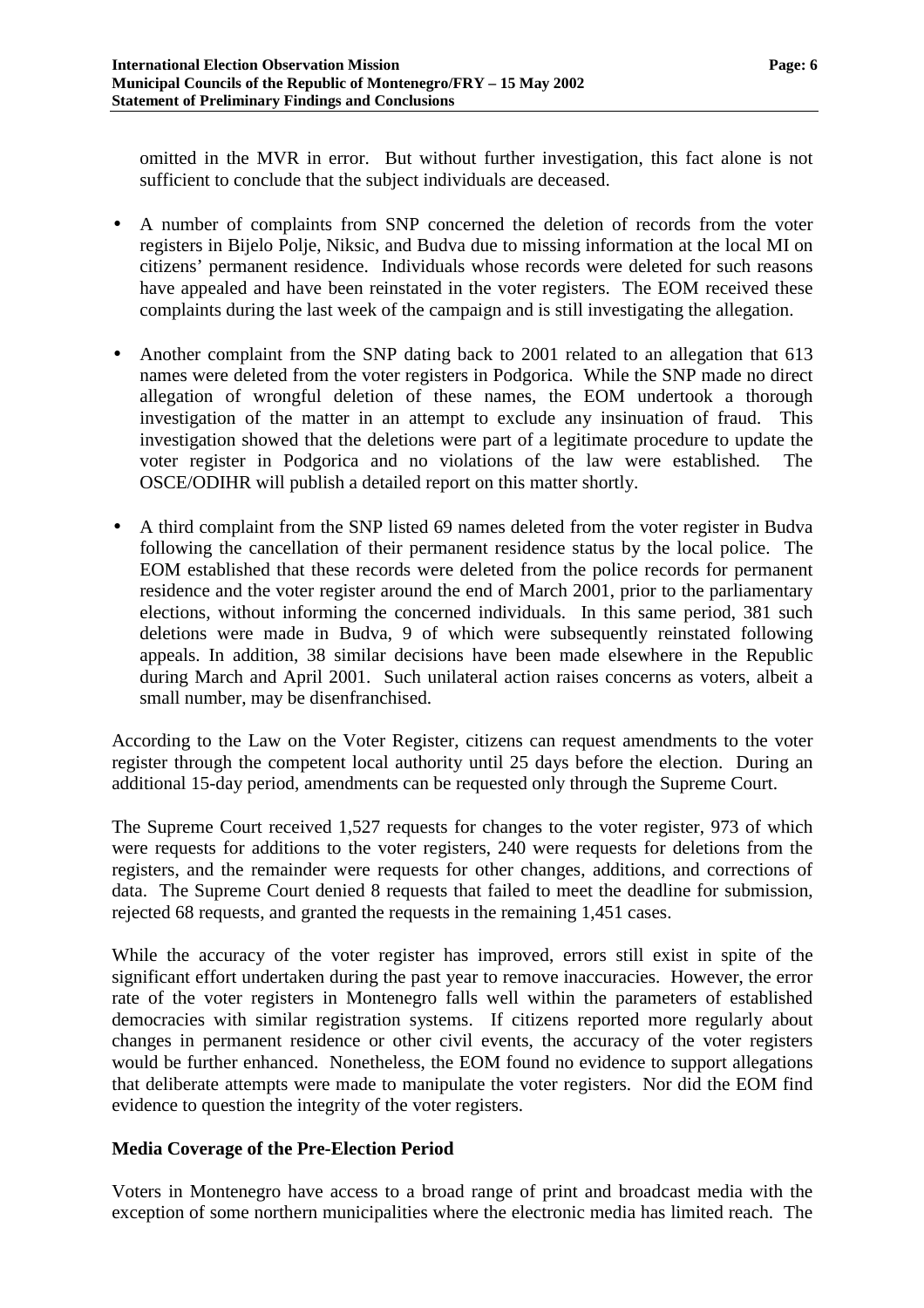highly regulated State media generally fulfilled its obligations to the contestants as prescribed by law, but overall it favored the incumbents. Most private media – print and electronic – openly supported one of the major political parties or coalitions. Strict rules for electoral coverage reduced the ability of State media to analyze political issues, no debates were broadcast, and the Parliamentary Channel format failed to present interesting political discourse.

On 30 April, the National Assembly of Montenegro adopted a regulation establishing the "Rules of Media Presentation for Submitters of Electoral Lists". The majority of these rules applied to the State media and required them to provide equal access to all participants. After the regulation was adopted, the electronic State media shifted all electoral coverage to the Parliamentary Channel, which also offered equal free airtime to all contestants.

Only parties with substantial financial resources could purchase ads. Media outlets did not comply with the requirement that paid advertisements must be designated as "Paid Election Spots and Advertisements". *Dan* and *Glas Crnogorca* violated the 48-hour silent period before the elections, and *Glas Crnogorca* also published an opinion poll on 12 May in violation of the law.

The EOM monitored the print media – *Pobjeda*, *Vijesti*, *Dan*, *Glas Crnogorca,* and *Publika –* and the broadcast media – RTCG1, the Parliamentary Channel, *TV Elmag*, *IN TV*, and the Yugoslav station *Yu Info*.

The State-owned RTCG1 generally met the provisions of the media regulations prohibiting pre-election campaign coverage during its news programs, but favored the Government in its overall programming.

The two private channels, *TV Elmag* and *IN TV* did not offer free airtime to contestants. Both channels carried limited coverage of political issues and the electoral campaign. During its news programs, *TV Elmag* provided generally neutral political coverage to all participants. *IN TV* devoted most of its coverage to the Government and the DPS. *Yu Info*, monitored as a sample from 23-30 April, provided limited coverage of the election campaign.

*Pobjeda* devoted more than half its political content to the Government, President Djukanovic, and the DPS. The private dailies *Publika* and *Vijesti* also provided positive coverage of the DPS and SDP. However, *Dan* and *Glas Crnogorca* tended to devote positive political coverage to the SNP and its partners, and reported negatively on the Government and the President.

#### **Domestic Observers**

Two domestic observer groups received accreditation to observe the elections – the Center for Democratic Transition (CDT) and the Center for Monitoring Elections (CEMI). The latter monitored the elections in co-operation with the Center for Free Elections and Democracy (CeSID) from Belgrade.

CDT and CEMI accredited approximately 600 and 1,000 observers respectively, covering an overwhelming majority of the 849 polling stations. Both organized parallel vote tabulations. Their activities provided an exceptional level of scrutiny of the electoral process.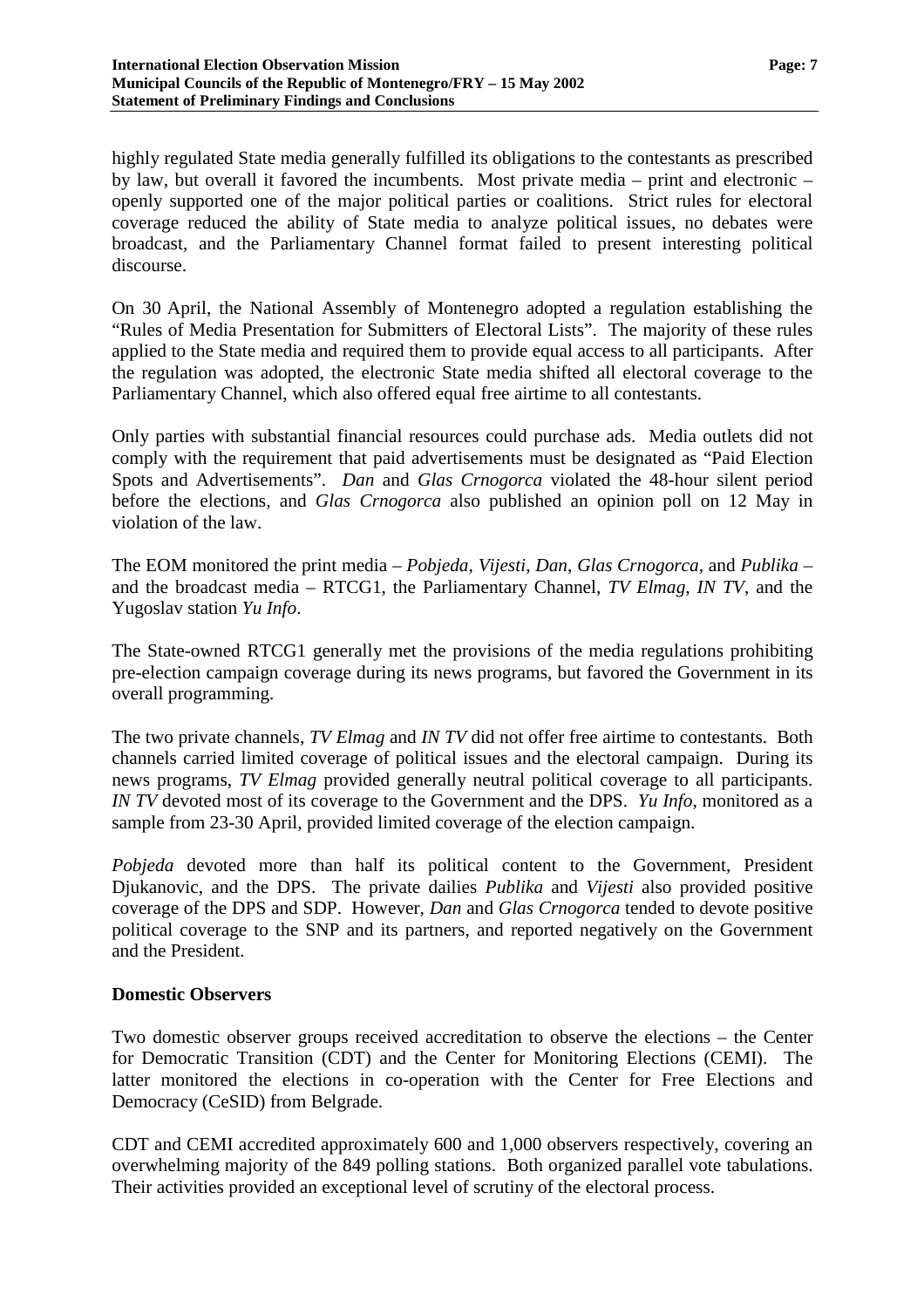#### **Election Day**

On election day, voting and counting processes were carried out largely in accordance with the legal and procedural requirements, and the turnout of over 70% was a solid indication of the high voter interest. In 80% of polling stations observed, non-partisan domestic observers were present. Although the elections took place in a generally calm atmosphere, isolated violent incidents were reported, including shooting outside of one polling station in Budva and the stabbing of a party activist in Niksic following the vote count.

The large majority of observers characterized the voting (86%) and counting (81%) as "good" or "excellent." A small number of irregularities were noted, in particular with the secrecy of the vote (6%), stamping of ballots in advance (4%), and identification (1%) and ink (1%) checks. Serious violations such as voters failing to sign the voter register led to the cancellation of voting in at least one polling station. Procedures for mobile voting and voting in prisons did not always provide for sufficient secrecy of the ballot, in particular when the number of voters was small. No significant problems were observed concerning the vote count.

> *This statement also is available in Serbian. However, the English text remains the only official version.*

### **MISSION INFORMATION & ACKNOWLEDGMENTS**

Mr. Nikolai Vulchanov (Bulgaria) heads the OSCE/ODIHR Election Observation Mission. Mr. Tomas Jirsa (Czech Republic) leads the Congress of Local and Regional Authorities of Europe short-term observation delegation

The IEOM issues this statement before the final certification of the election results and before a complete analysis of the IEOM observation findings. The OSCE/ODIHR and the CoE/CLRAE will issue comprehensive reports shortly after the completion of the electoral process.

This statement is based on the election preparations and campaign observations of eight election experts of the OSCE/ODIHR EOM stationed in Podgorica and 10 long-term observers deployed in Berane, Bijelo Polje, Budva, Niksic, and Pljevlja for three weeks prior to election day. The statement also incorporates the election day findings of 114 observers, including 9 from the CLRAE, reporting from some 500 polling stations out of a total of 849 polling stations in all 19 Municipalities where elections were held.

The IEOM wishes to express appreciation to the Ministry of Foreign Affairs of the Federal Republic of Yugoslavia, and the Ministry of Foreign Affairs, the Ministry of Interior, the Republic Election Commission, and other Republic and Municipal authorities of Montenegro for their cooperation and assistance during the course of the observation.

For further information, please contact:

- Mr. Nikolai Vulchanov, Head of the OSCE/ODIHR Election Observation Mission, in Podgorica (Tel.: +381-81-243-535) until 20 May;
- Mr. Konrad Olszewski, OSCE/ODIHR Election Adviser, or Mr. Jens-Hagen Eschenbacher, OSCE/ODIHR Spokesperson, in Warsaw (Tel.: +48-22-520-0600).
- Mr. Ulrich Bohner, Council of Europe, in Strasbourg (Tel.: +33 3 88 41 22 48), or Mr. Alessandro Mancini, Council of Europe CLRAE Secretariat, in Strasbourg (Tel.: +33 6 09 17 61 70).

**OSCE/ODIHR Election Observation Mission** Tel.: +381-81-243-535 Bulevar Revolucije 5 Fax: +381-81-245-718